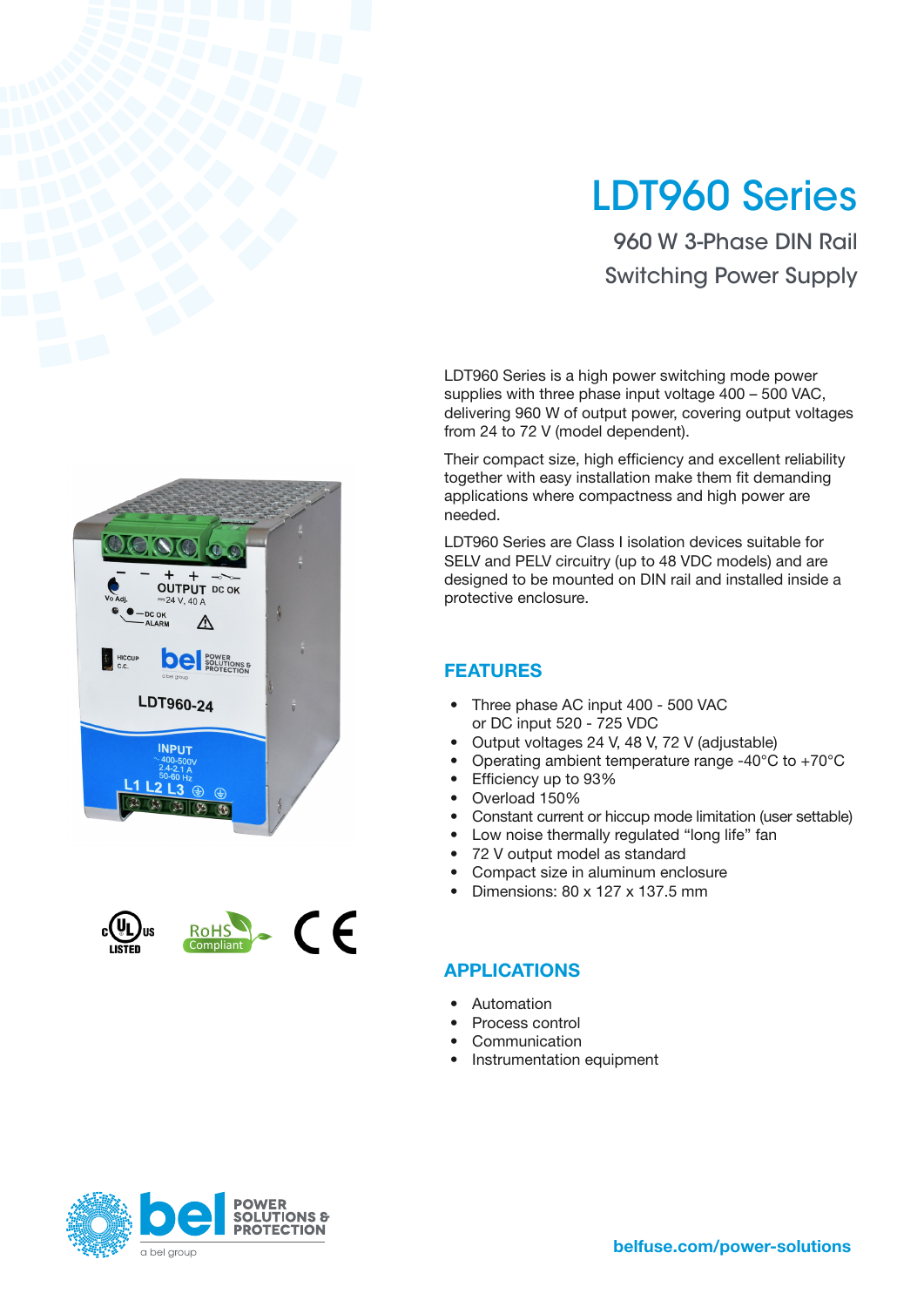#### 1. MODEL SELECTION

| <b>MODEL</b> | <b>INPUT VOLTAGE RANGE</b>    | # OF<br><b>PHASES</b> | <b>OUTPUT</b><br><b>VOLTAGE</b> | <b>MAX OUTPUT</b><br><b>CURRENT</b> | <b>EFFICIENCY</b> | <b>MAX OUTPUT</b><br><b>POWER</b> |
|--------------|-------------------------------|-----------------------|---------------------------------|-------------------------------------|-------------------|-----------------------------------|
| LDT960-24    | 400 - 500 VAC (520 - 725 VDC) | 3                     | 24 V                            | 40 A                                | 92.5%             | 960 W                             |
| LDT960-48    | 400 - 500 VAC (520 - 725 VDC) |                       | 48 V                            | 20 A                                | 92.5%             | 960 W                             |
| LDT960-72    | 400 - 500 VAC (520 - 725 VDC) | 3                     | 72 V                            | 13.3 A                              | 93.0%             | 960 W                             |

### 2. INPUT SPECIFICATIONS.

| <b>PARAMETER</b>                       |                         | <b>DESCRIPTION / CONDITIONS</b>                                                                              | <b>SPECIFICATION</b>                    |  |
|----------------------------------------|-------------------------|--------------------------------------------------------------------------------------------------------------|-----------------------------------------|--|
| AC Input Voltage <sup>1</sup>          |                         | Nominal, 3 phases (UL certified)<br>Range                                                                    | 400 - 500 VAC<br>340 - 550 VAC          |  |
| DC Input Voltage                       |                         |                                                                                                              | 520 - 725 VDC                           |  |
| Input Frequency                        |                         |                                                                                                              | $47 - 63$ Hz                            |  |
|                                        | $Vin = 400$ VAC         |                                                                                                              | $2.4\;A$                                |  |
| <b>AC Input Current</b>                | $Vin = 500$ VAC         |                                                                                                              | $2.1\;A$                                |  |
|                                        | $Vin = 520 VDC$         |                                                                                                              | 2.2A                                    |  |
| DC Input Current                       | $Vin = 725 \text{ VDC}$ |                                                                                                              | 1.7A                                    |  |
| Inrush Peak Current<br> 2t             |                         | Peak Current measured after 0.2 ms from main connection;<br>400 VAC / 50 Hz; Ta = $25^{\circ}$ C; Cold Start | $\leq 50$ A<br>1.86 $A^2S$              |  |
| Touch (Leakage) Current                |                         |                                                                                                              | $\leq$ 0.1 mA                           |  |
| <b>Internal Protection Fuse</b>        |                         | None, external fuse must be provided                                                                         |                                         |  |
| <b>Recommended External Protection</b> |                         | It is strongly recommended to provide external surge arresters<br>(SPD) according to local regulations.      | Fuse 3x 10 AT<br>or 3x MCB 10 A C curve |  |

<sup>1</sup> In case of 2-phase-operation, reduce the output load to 50% of the nominal value.

#### 3. OUTPUT SPECIFICATIONS

| <b>PARAMETER</b>                   | <b>DESCRIPTION / CONDITIONS</b>                                                   | <b>SPECIFICATION</b>                      |
|------------------------------------|-----------------------------------------------------------------------------------|-------------------------------------------|
| Output Voltage (Adjustable)        | 24 V model<br>48 V model<br>72 V model                                            | 23 - 28 VDC<br>45 - 55 VDC<br>72 - 85 VDC |
| <b>Output Current (Continuous)</b> | 24 V model<br>48 V model<br>72 V model                                            | 40 A<br>20 A<br>13.3A                     |
| <b>Load Regulation</b>             | 24 V model<br>48 V & 72 V models                                                  | $\leq 1.0 \%$<br>$\leq 0.5$ %             |
| Ripple & Noise <sup>2</sup>        |                                                                                   | $\leq$ 150 mVpp                           |
| Hold-up Time                       |                                                                                   | $\geq$ 15 ms                              |
| <b>Status Signals</b>              | DC OK - green LED<br>OVERLOAD - red LED<br>DC OK - dry contact (NO, 24 VDC / 1 A) |                                           |
| Parallel Connection <sup>3</sup>   | Possible for redundancy (with external ORing module)                              |                                           |

<sup>2</sup> Ripple and Noise are measured with 20 MHz bandwidth, probe terminated with a 0.1 μF MKP parallel capacitor. <sup>3</sup> Pay attention, set the current limitation mode jumper on C.C. mode when connecting more units in parallel.

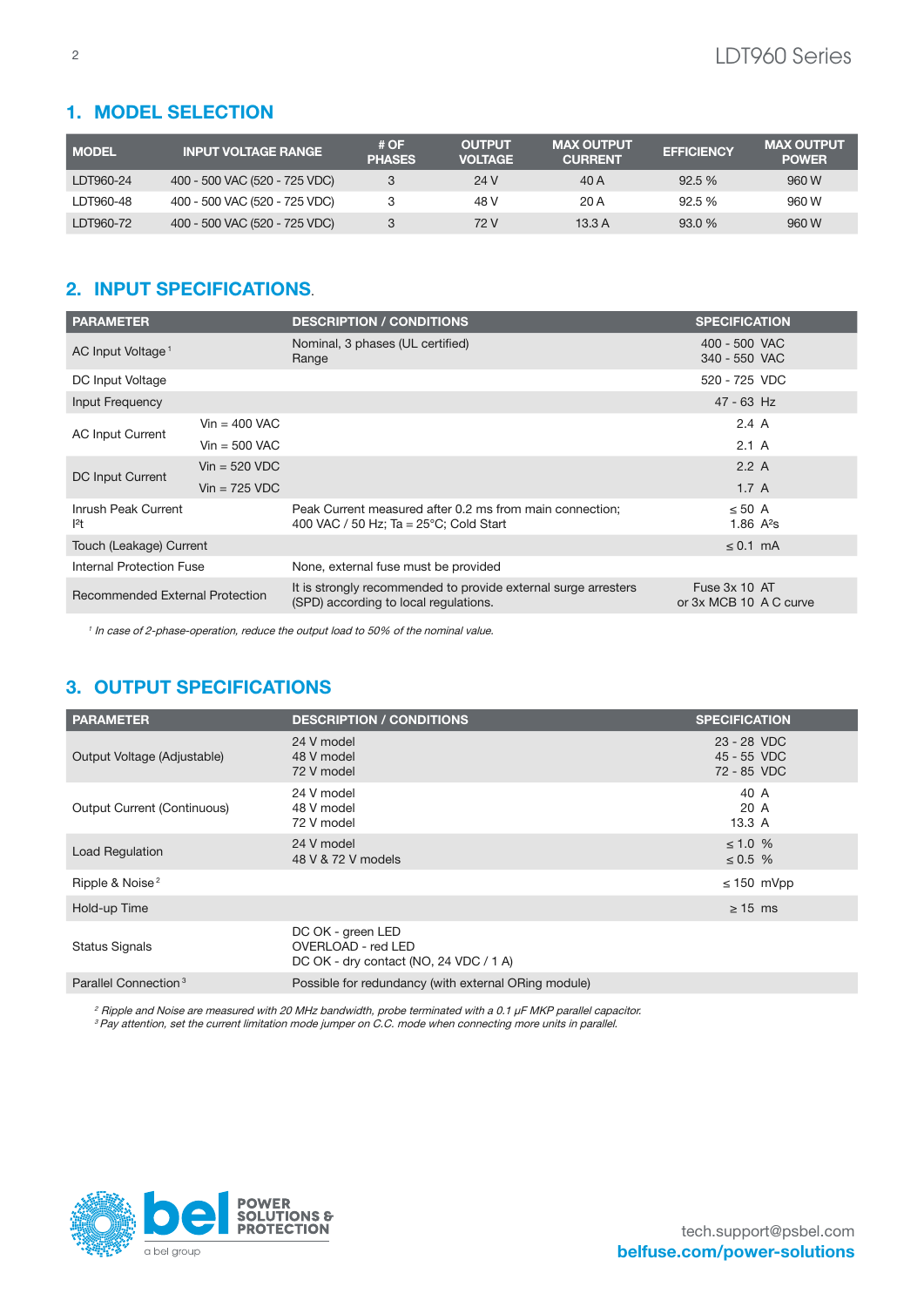#### 4. PROTECTIONS

| <b>PARAMETER</b>                | <b>DESCRIPTION / CONDITIONS</b>                 |                                        | <b>SPECIFICATION</b>                             |  |
|---------------------------------|-------------------------------------------------|----------------------------------------|--------------------------------------------------|--|
| <b>Short Circuit Protection</b> | Constant current or Hiccup mode (user settable) |                                        |                                                  |  |
| Overload Protection             | Overload Limit<br>in constant current mode      | 24 V model<br>48 V model<br>72 V model | 44 A<br>22A<br>15A                               |  |
|                                 | Overload Limit<br>in hiccup mode (max. 5 s)     | 24 V model<br>48 V model<br>72 V model | 60 A<br>30 A<br>20 A                             |  |
| <b>Thermal Protection</b>       |                                                 |                                        |                                                  |  |
| Over Voltage Protection         |                                                 | 24 V model<br>48 V model<br>72 V model | $\geq$ 33 VDC<br>$\geq 68$ VDC<br>$\geq 100$ VDC |  |

### 5. ENVIRONMENTAL, EMC & SAFETY SPECIFICATIONS

| <b>PARAMETER</b>             | <b>DESCRIPTION / CONDITIONS</b>                                                               | <b>SPECIFICATION</b>                                           |                                                                        |
|------------------------------|-----------------------------------------------------------------------------------------------|----------------------------------------------------------------|------------------------------------------------------------------------|
| <b>Operating Temperature</b> | UL certified up to 45°C<br>Start-up type tested: - 40°C, possible at Vnom with load deration. | -40 to +70 $^{\circ}$ C                                        |                                                                        |
| Storage Temperature          |                                                                                               | $-40$ to $+80$ °C                                              |                                                                        |
| Derating                     | Over 45°C                                                                                     |                                                                | $-15$ W/ $\degree$ C                                                   |
| <b>Dissipated Power</b>      | 24 V & 48 V models<br>72 V model                                                              | $< 78$ W<br>$< 73$ W                                           |                                                                        |
| Humidity                     | Non-condescending                                                                             |                                                                | 5 - 95 % RH                                                            |
| Life Time Expectancy         | Ta = $25^{\circ}$ C, full load                                                                | 63 200 (7.2) hrs (years)                                       |                                                                        |
| <b>MTBF</b>                  | MIL-HDBK-217F at Ta = $25^{\circ}$ C, full load                                               | $> 500000$ hrs                                                 |                                                                        |
| Overvoltage Category         | EN 50178                                                                                      | III                                                            |                                                                        |
| <b>Pollution Degree</b>      | IEC 60664-1                                                                                   | 2                                                              |                                                                        |
| <b>Protection Class</b>      | Class I                                                                                       |                                                                |                                                                        |
| Isolation                    | Input to Output<br>Input to Ground<br>Output to Ground                                        |                                                                | 4.2 kVDC<br>2.2 kVDC<br>0.75 kVDC                                      |
| Safety Standards & Approvals | UL 508 (certified)<br>IEC/EN 61010-1<br>IEC/EN 61010-2-201<br><b>IEC/EN 60950</b>             |                                                                |                                                                        |
| <b>EMC Emissions</b>         | EN 55011 / CISPR 11<br>EN 61000-3-2                                                           | Class A<br>Class A                                             |                                                                        |
| <b>EMC Immunity</b>          | EN 61000-4-2<br>EN 61000-4-3<br>EN 61000-4-4<br>EN 61000-4-5<br>EN 61000-4-11                 | Level 3<br>Level 3<br>Level 3<br>Level 4<br>Level <sub>2</sub> |                                                                        |
| <b>Protection Degree</b>     | EN 60529                                                                                      | <b>IP20</b>                                                    |                                                                        |
| <b>Vibration Sinusoidal</b>  | IEC 60068-2-6                                                                                 |                                                                | 5 - 17.8 Hz: ±1.6 mm; 17.8 - 500 Hz:<br>2 g 2 hours / axis $(X, Y, Z)$ |
| Shock                        | IEC 60068-2-27                                                                                |                                                                | 30 g 6 ms, 20 g 11 ms;<br>3 bumps / direction, 18 bumps total          |



Asia-Pacific +86 755 298 85888

EMEA +353 61 49 8941 North America +1 866 513 2839 [belfuse.com](http://belfuse.com)/power-solutions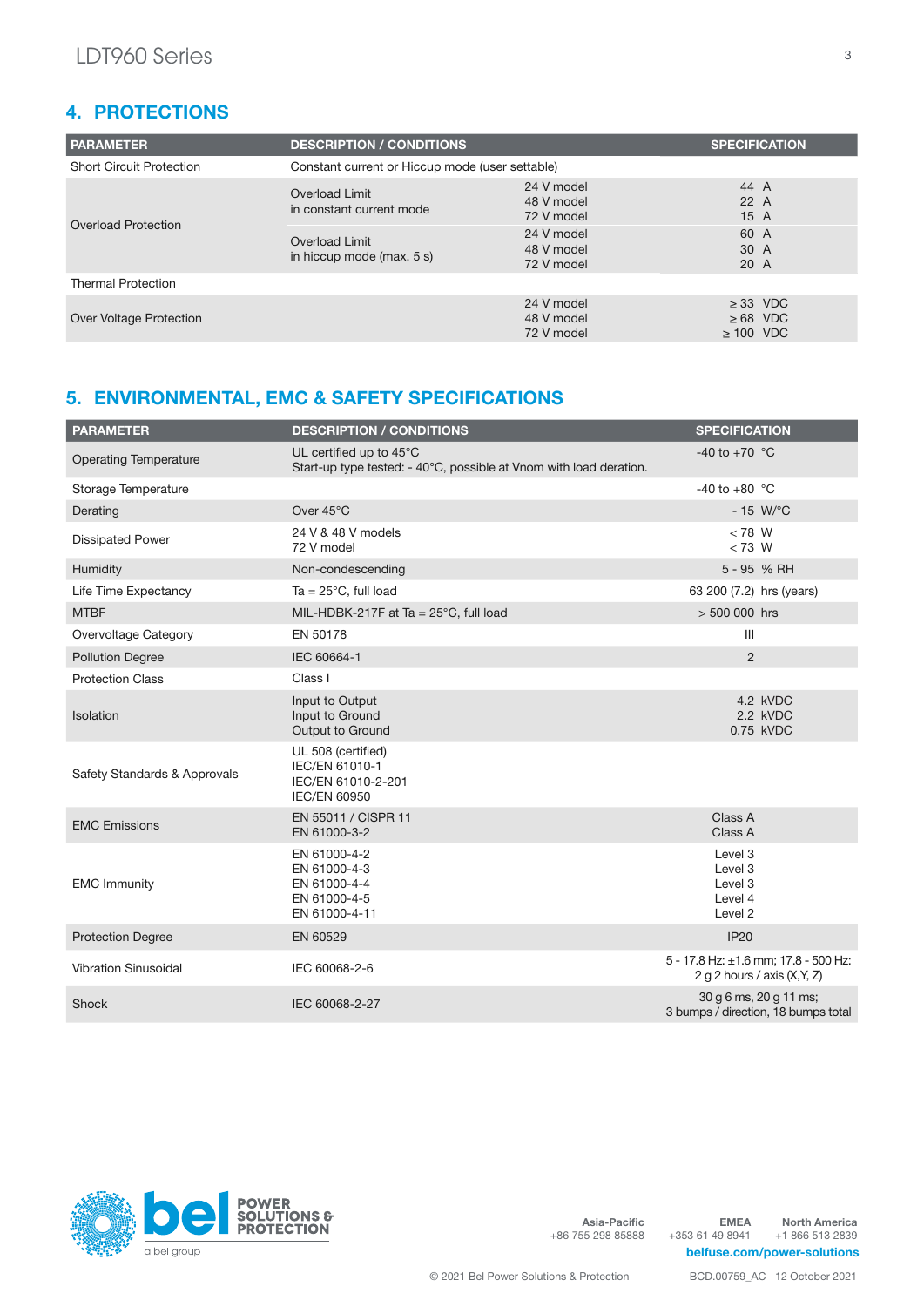## 6. MECHANICAL SPECIFICATIONS

| <b>PARAMETER</b>            | <b>DESCRIPTION / CONDITIONS</b>                                                            | <b>SPECIFICATION</b>                                     |
|-----------------------------|--------------------------------------------------------------------------------------------|----------------------------------------------------------|
| <b>Dimensions</b>           |                                                                                            | 80 x 127 x 137.5 mm<br>$3.15 \times 5.00 \times 5.41$ in |
| Weight                      |                                                                                            | 1300 $g$                                                 |
| <b>Mounting Rail</b>        | IEC 60715/H15/TH35-7.5(-15)                                                                |                                                          |
| <b>Connection Terminals</b> | Screw type header (16 - 10 AWG)<br>Screw type header (10 - 6 AWG) for output on 24 V model | $1.5 - 6$ mm <sup>2</sup><br>$6 - 16$ mm <sup>2</sup>    |
| Case Material               | Aluminum                                                                                   |                                                          |

#### 7. PIN LAYOUT & DESCRIPTION



| <b>PIN</b>     | <b>DESCRIPTION</b>                            |                                                                                      |                                                                                                                |  |  |
|----------------|-----------------------------------------------|--------------------------------------------------------------------------------------|----------------------------------------------------------------------------------------------------------------|--|--|
| $\mathbf{1}$   | AC/DC input                                   |                                                                                      |                                                                                                                |  |  |
| 2              | DC output (load)                              |                                                                                      |                                                                                                                |  |  |
| 3              | Diagnostic Output (dry contact, NC output OK) |                                                                                      |                                                                                                                |  |  |
| 4              | Green LED: Output OK                          |                                                                                      |                                                                                                                |  |  |
| 5              | Red LED: Overload                             |                                                                                      |                                                                                                                |  |  |
| 6              | Output voltage adjustment                     |                                                                                      |                                                                                                                |  |  |
| $\overline{7}$ | Selectable limitation mode                    |                                                                                      |                                                                                                                |  |  |
|                |                                               |                                                                                      |                                                                                                                |  |  |
|                | <b>INPUT CONNECTION</b>                       | Three-phase                                                                          | <b>DC Input</b>                                                                                                |  |  |
|                |                                               | $11$ = Phase 1<br>$L2 = Phase 2$<br>$L3 = Phase 3$<br>$(\frac{1}{2})$ = Earth ground | $L1 = +$ Positive DC<br>$L2 = -$ Negative DC<br>$L3 =$ do not connect<br>$(\frac{1}{\epsilon})$ = Earth ground |  |  |
|                | <b>OUTPUT CONNECTION</b>                      | $+$ = Positive DC<br>$-$ = Negative DC                                               |                                                                                                                |  |  |
|                | <b>SIGNALLING</b>                             | DC OK: dry contact<br>$\bullet$ NO<br>$\bullet$ COM                                  |                                                                                                                |  |  |